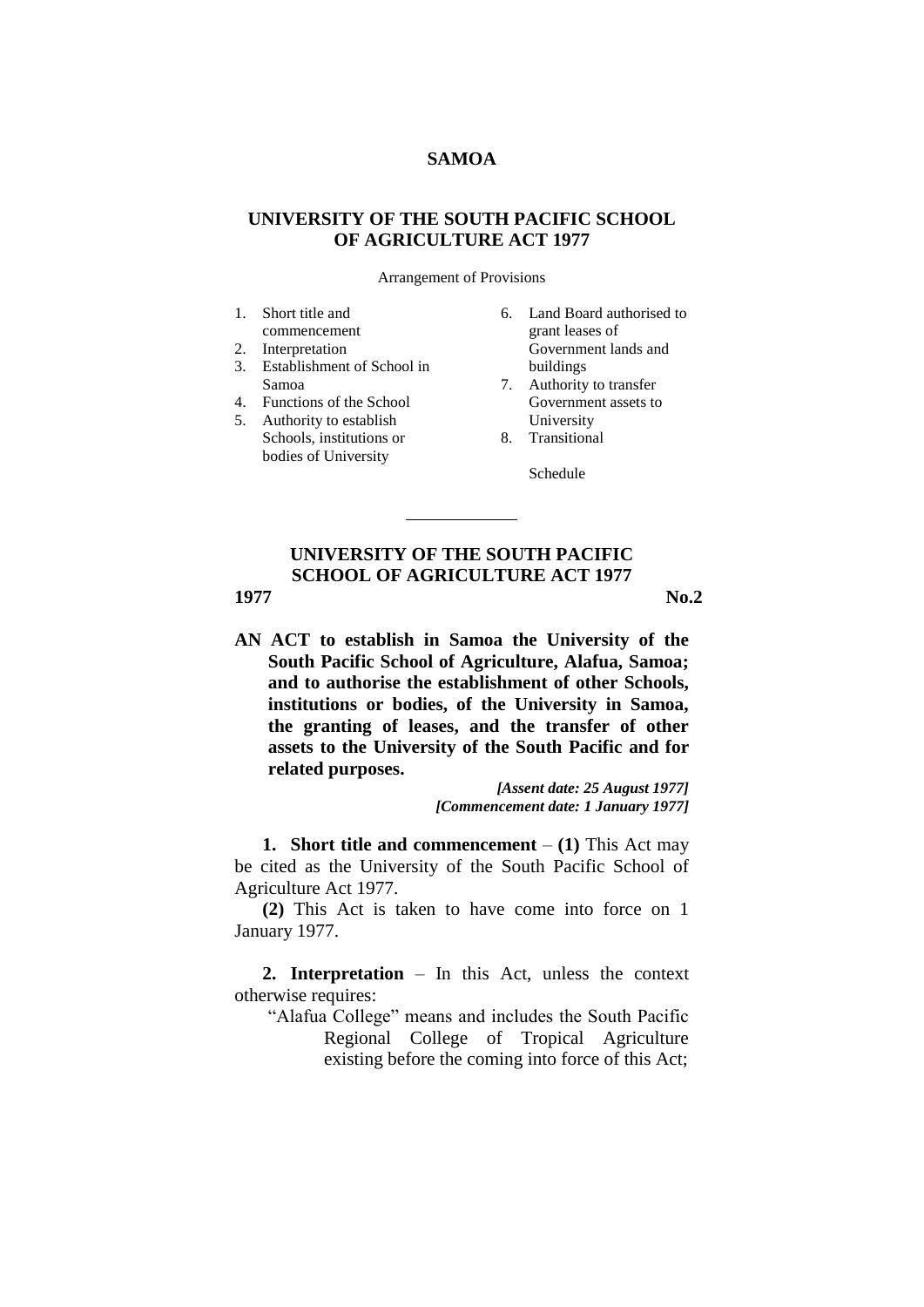"Government" means the Government of Samoa;

- "Land Board" means the Land Board constituted under the Land, Surveys and Environment Act 1989;
- "School" means the University of the South Pacific School of Agriculture, Alafua, Samoa established under section 3;

"University" means the University of the South Pacific.

**3. Establishment of School in Samoa** – There is established in Samoa a School of the University of the South Pacific to be known as the University of the South Pacific School of Agriculture, Alafua, Samoa.

**4. Functions of the School**  $- (1)$  The functions of the School are:

- (a) to advance knowledge of agriculture and agricultural science and to disseminate and maintain the same by teaching and research; and
- (b) to initiate, plan and implement agricultural research calculated to promote the wellbeing, needs and interests of the communities of the South Pacific; and
- (c) to collect and disseminate scientific information relating to agriculture including the publication of scientific reports and journals; and
- (d) to continue to provide and to extend pestcontrol, animal health and related services for the people of Samoa; and
- (e) to advise the Government on agricultural matters; and
- (f) to undertake research and provide advisory services for Government, and other authorities, institutions, associations, companies and other persons.

**(2)** For the purpose of carrying out its functions, the School has power to do all such acts as appear to it to be requisite, advantageous or convenient for or in connection with the carrying out of its functions or to be incidental to their proper discharge and may carry out any activities in that behalf either alone or in association with any other person or body.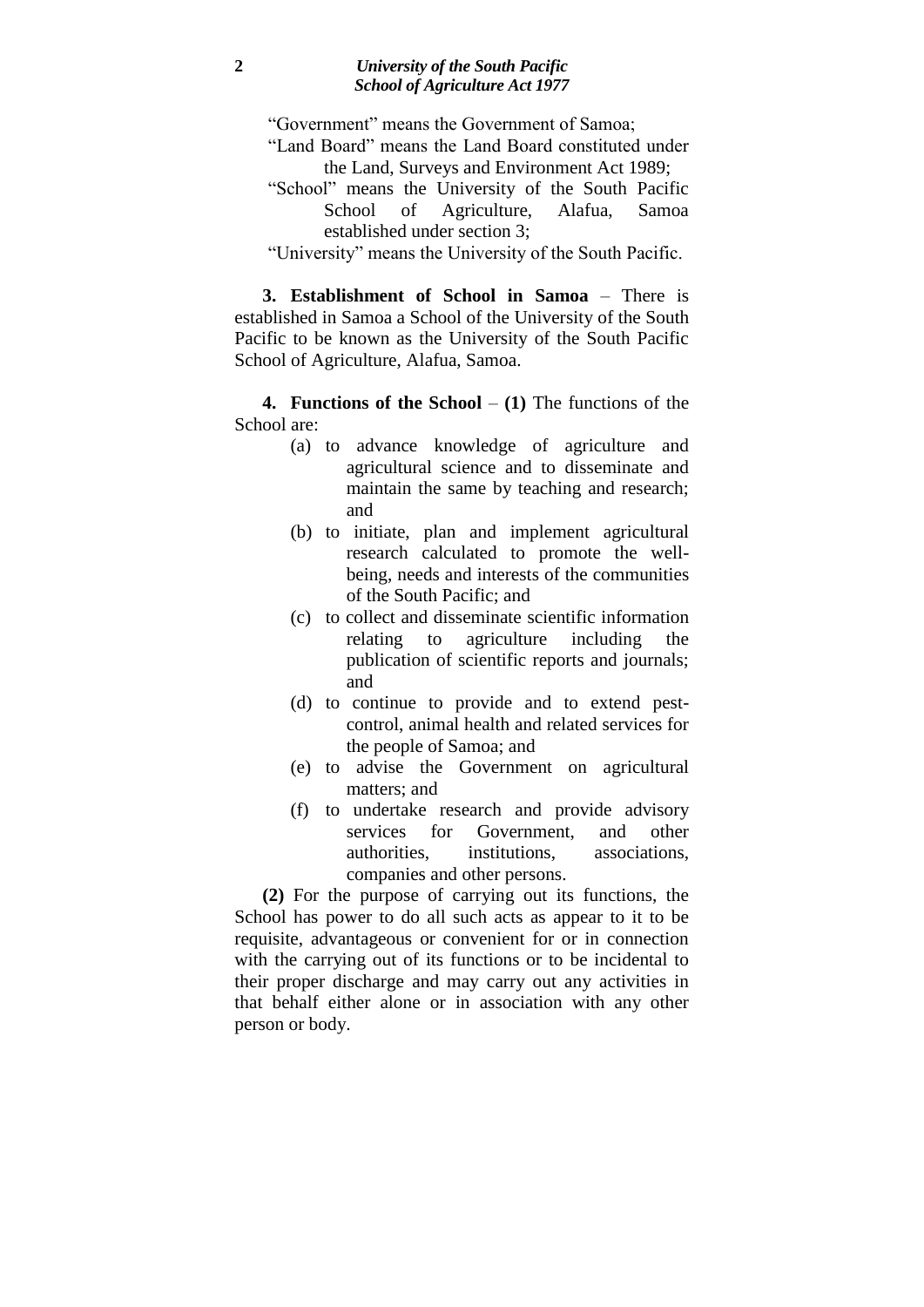**5. Authority to establish Schools, institutions or bodies of University** – The University may establish or discontinue at Alafua in Samoa such other Schools, institutions or bodies as may from time to time be agreed upon between the Government and the Council of the University.

**6. Land Board authorised to grant leases of Government lands and buildings** – Despite any provision in any other enactment, the Land Board is authorised to grant to the University:

- (a) a lease of the Government lands described in the Schedule together with any buildings or improvements thereon for a term of up to 60 years from 1 January 1977 on terms agreed upon between the Government and the University; and
- (b) a lease over such further area of Government land together with any improvements thereon as may be agreed upon between the Government and the University, the term of such lease to expire on the same date as any lease granted under paragraph (a).

**7. Authority to transfer Government assets to University** – The Government, as from the date this Act comes into force, may transfer without cost to the University:

- (a) all Government assets and equipment installed and used in connection with Alafua College before this Act came into force; and
- (b) all income derived by Government for accommodation and use of the Government buildings to be leased to the University under section  $6(a)$ .

**8. Transitional** – **(1)** As from the date this Act comes into force, a reference in any enactment or document whatsoever to Alafua College shall, unless the context otherwise requires, be read as a reference to the University of the South Pacific School of Agriculture, Alafua, Samoa.

**(2)** All regulations, rulings and decisions and all acts of authority of Alafua College so far as they were subsisting before this Act came into force and are by virtue of this Act applicable to any person or body connected with the School,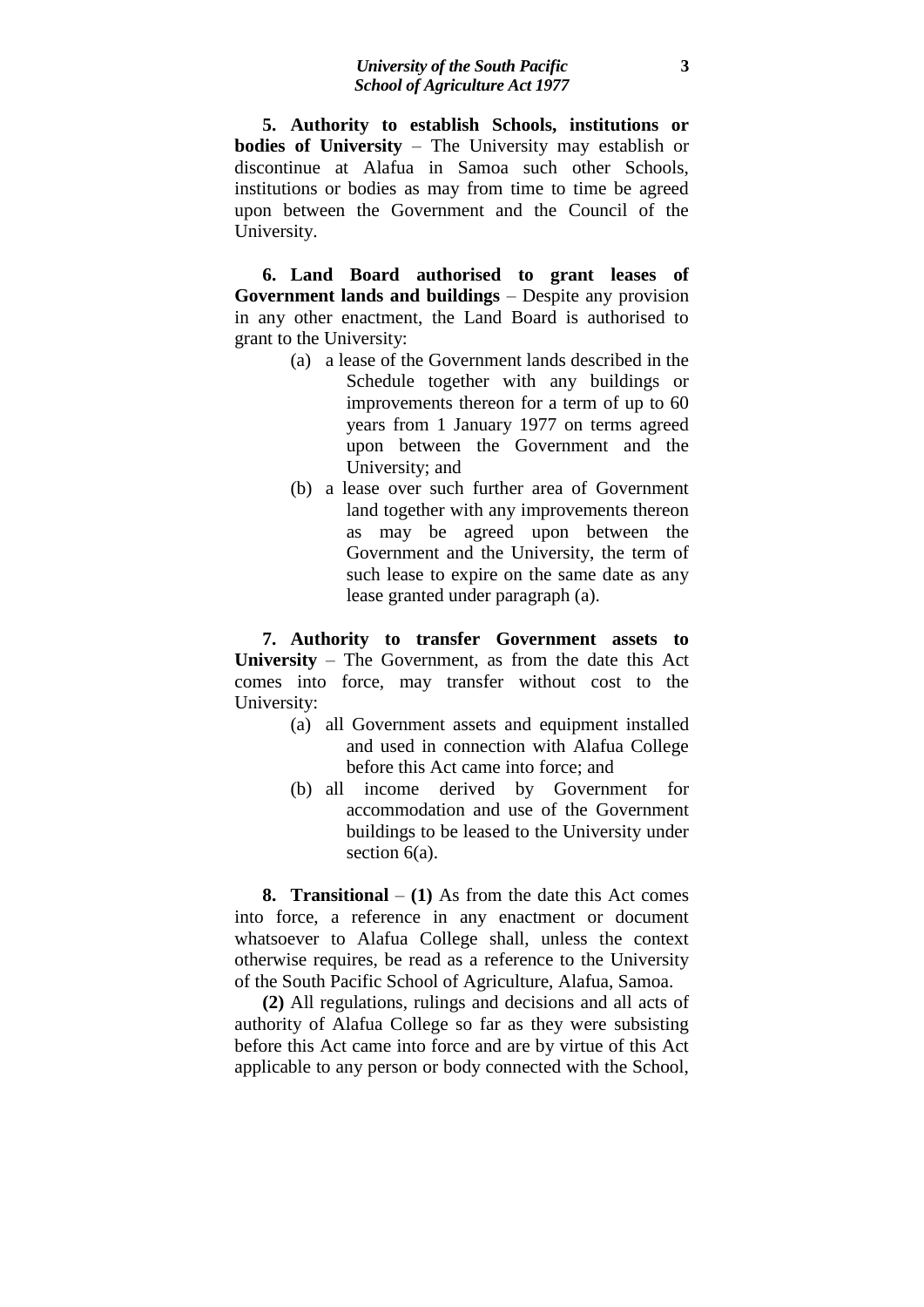continue to apply to that person or body with full force and effect except so far as they are varied or revoked by the University or by its authority.

**(3)** Except where contrary to or inconsistent with the provisions of this Act, all rights, obligations, liabilities, contracts and engagements of Alafua College shall, as from the date this Act comes into force, become rights, obligations, liabilities, contracts and engagements of the University.

## **SCHEDULE Section 6(a)**

- 1. All that piece or parcel of land containing an area of 77 acres 1 rood and 37 point 3 perches (77a.lr.37.3p) more or less, situated at Alafua near Apia in the District of Tuamasaga being part of Parcel 75 Flur VIII Upolu and part of Court Grant 237 and being the residue of the land registered in Volume I Folio 170 of the Land Register of Samoa as the same is more particularly shown on Plan 1552 and Block Sheet U24-9 deposited in the Office of the Director of Lands, Apia.
- 2. All that piece or parcel of land containing an area of 6 acres 2 roods and twenty perches (6a.2r.20p) more or less, situated at Alafua, near Apia in the District of Tuamasaga described as Parcel 438 being part of Parcel II Flur V Upolu and part of the land registered in Volume XI Folio 195 of the Land Register of Samoa as the same is more particularly delineated on Plan 2893L deposited in the Office of the Director of Lands, Apia.
- 3. All that piece or parcel of land containing an area of seventeen acres 3 roods and 25 perches (17a.3r.25p) more or less, situated at Alafua near Apia in the District of Tuamasaga described as Parcel 439 being part of Parcel 10 Flur V Upolu and part of the land registered in Volume XI Folio 195 of the Land Register of Samoa as the same is more particularly delineated on Plan 2893L, deposited in the Office of the Director of Lands, Apia.